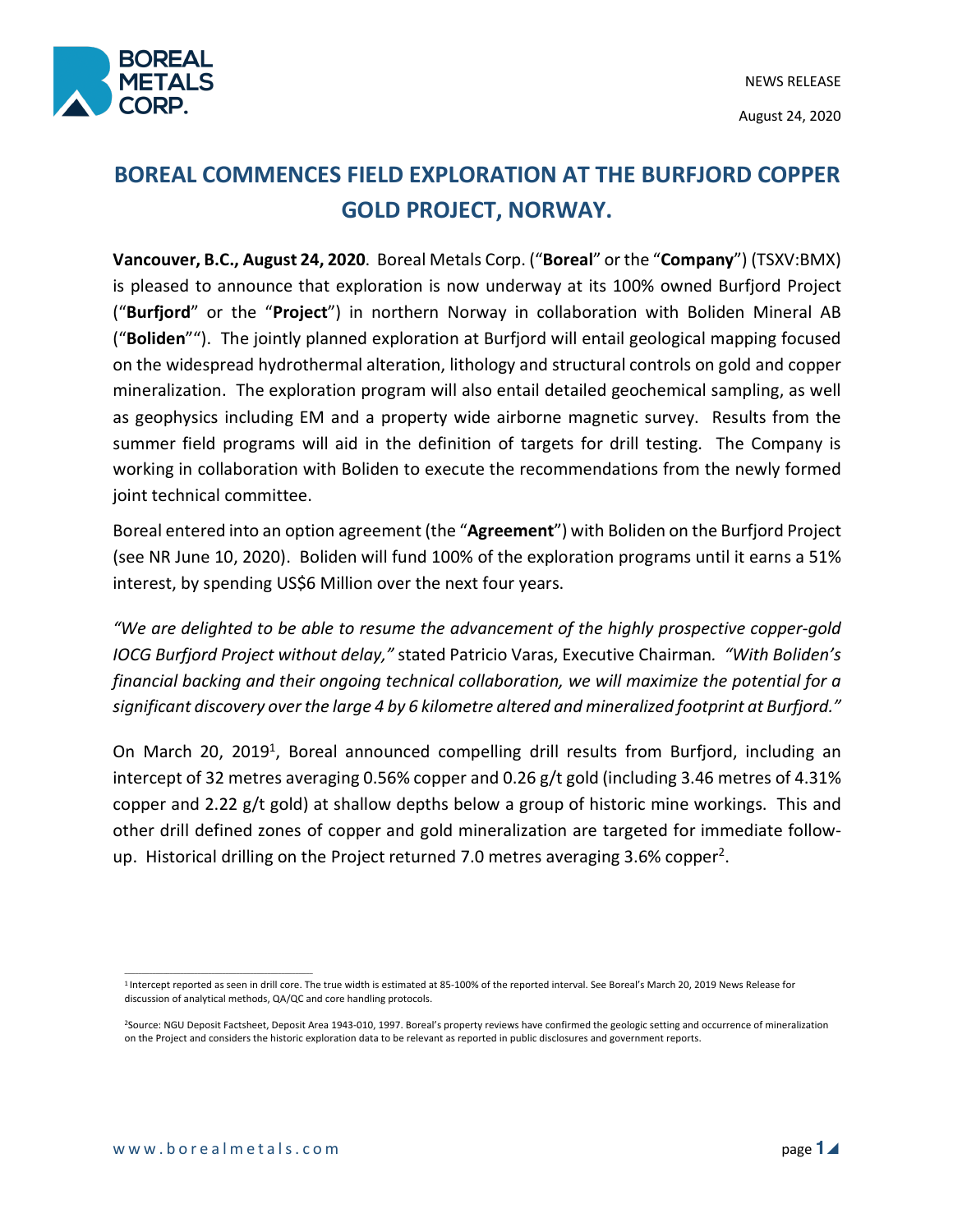

### **Overview of the Burfjord Project**

The Burfjord Copper-Gold Project, located in the Kåfjord Copper Belt near Alta, Norway is highly prospective for Iron Oxide Copper Gold (IOCG) and Sediment Hosted Copper mineral deposits which contribute significantly to copper production globally.

High-grade copper-gold veins at Burfjord that were historically mined (pre 20th century) at cutoff grades of 3-5% Cu are surrounded by envelopes of stockwork veins or disseminations of copper mineralization extending tens to hundreds of meters laterally into the host rocks. Boreal and Boliden believe this mineralization has economic potential and represents an attractive bulk tonnage exploration drilling target.

Copper bearing veins in the area are dominated by ferroan carbonate, sodium-rich minerals, and iron-oxide minerals (magnetite and hematite), but also contain the economically important minerals chalcopyrite, bornite and chalcocite in addition to cobalt-rich pyrite as generally coarsegrained (often 0.5 centimetre to multi-centimetre scale) disseminations in the veins.

The Burfjord project is comprised of six exploration licenses totaling 5,500 hectares in the Kåfjord Copper Belt near Alta in Norway. During the nineteenth century, copper mineralization was mined from over 30 historic mines and prospects developed along the flanks of a prominent 4 x 6-kilometre fold (anticline) consisting of interbedded sedimentary and volcanic rocks. Many of the rocks in the anticline are intensely hydrothermally altered and contain sulphide mineralization.

## **About Boreal Metals Corp.**

Boreal is a mineral exploration company focused on the discovery of silver, zinc, copper, and gold deposits in exceptional, historical mining project areas spanning Sweden and Norway. The Company aims to discover new economic mineral deposits in known mining districts that have seen little or no modern exploration techniques. The Company is led by an experienced management team and technical team, with successful track records in mineral discovery, mining development and financing.

#### **Qualified Person**

Daniel MacNeil, P.Geo, a Qualified Person as defined by National Instrument 43-101 *Standards of Disclosure for Mineral Projects*, has read and approved all technical and scientific information contained in this news release. Mr. MacNeil is Vice President Exploration for Boreal.